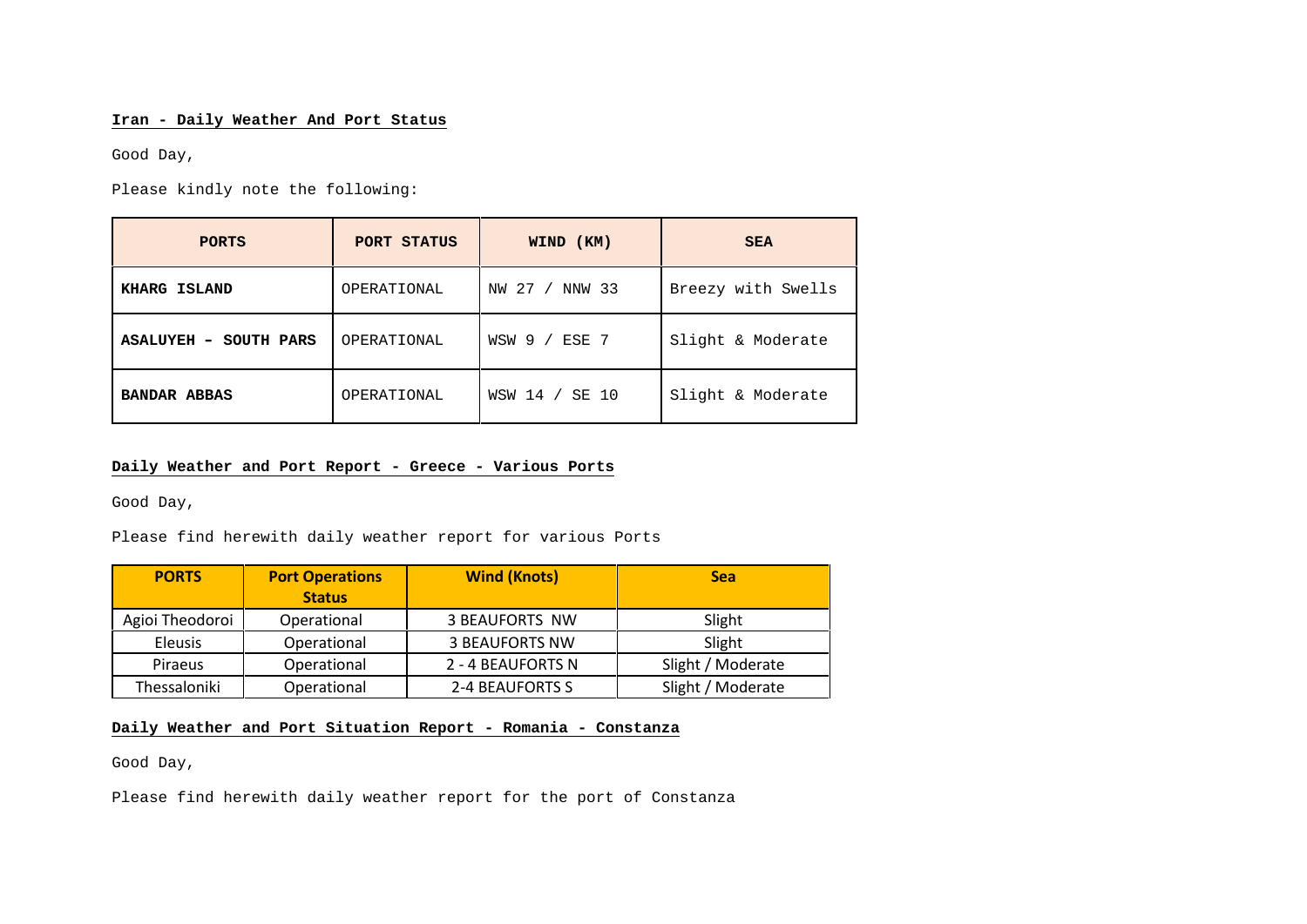| PORT             | PORT OPERATIONS STATUS | (KNOTS)<br>WIND | <b>SEA STATUS</b> |
|------------------|------------------------|-----------------|-------------------|
| <b>CONSTANTA</b> | <b>OPERATIONAL</b>     | Е               | <b>SMOOTH</b>     |

### **Daily Weather Report - Russia – Primorsk and Ust Luga**

Good Day,

Please find herewith daily weather report for the port of Primorsk and Ust Luga

WEATHER FORECAST AT PRIMORSK:

----------------------------- DATE TEMP. C WIND, M/S (DAY/NIGHT) (MIN/MAX GUSTS) 07/06/2018 +13...+12 3 SW / 8 W 08/06/2018 +13...+10 5 NW / 6 SW 09/06/2018 +14...+9 2 S / 8 SW

WEATHER FORECAST AT UST-LUGA: -----------------------------

DATE TEMP.,C WIND, M/S (DAY/NIGHT) (MIN/MAX GUSTS) 07/06/2018 +12...+7 4 SW / 17 SW 08/06/2018 +12...+8 7 NW / 8 NW 09/06/2018 +14...+8 2 NW / 5 NW

### **DAILY WEATHER REPORT - RUSSIA - NOVOROSSIYSK**

GOOD DAY,

PLEASE FIND BELOW WEATHER FORECAST REPORT FOR PORT OF NOVOROSSIYSK 07-10/06/2018

**07/06/2018** WIND: S veering to NE at PM FORCE: 5-10 m/s, gusts up to 12-14 m/s PRECIPITATIONS: cloudly SEA SWELL: 0.7-1.2 m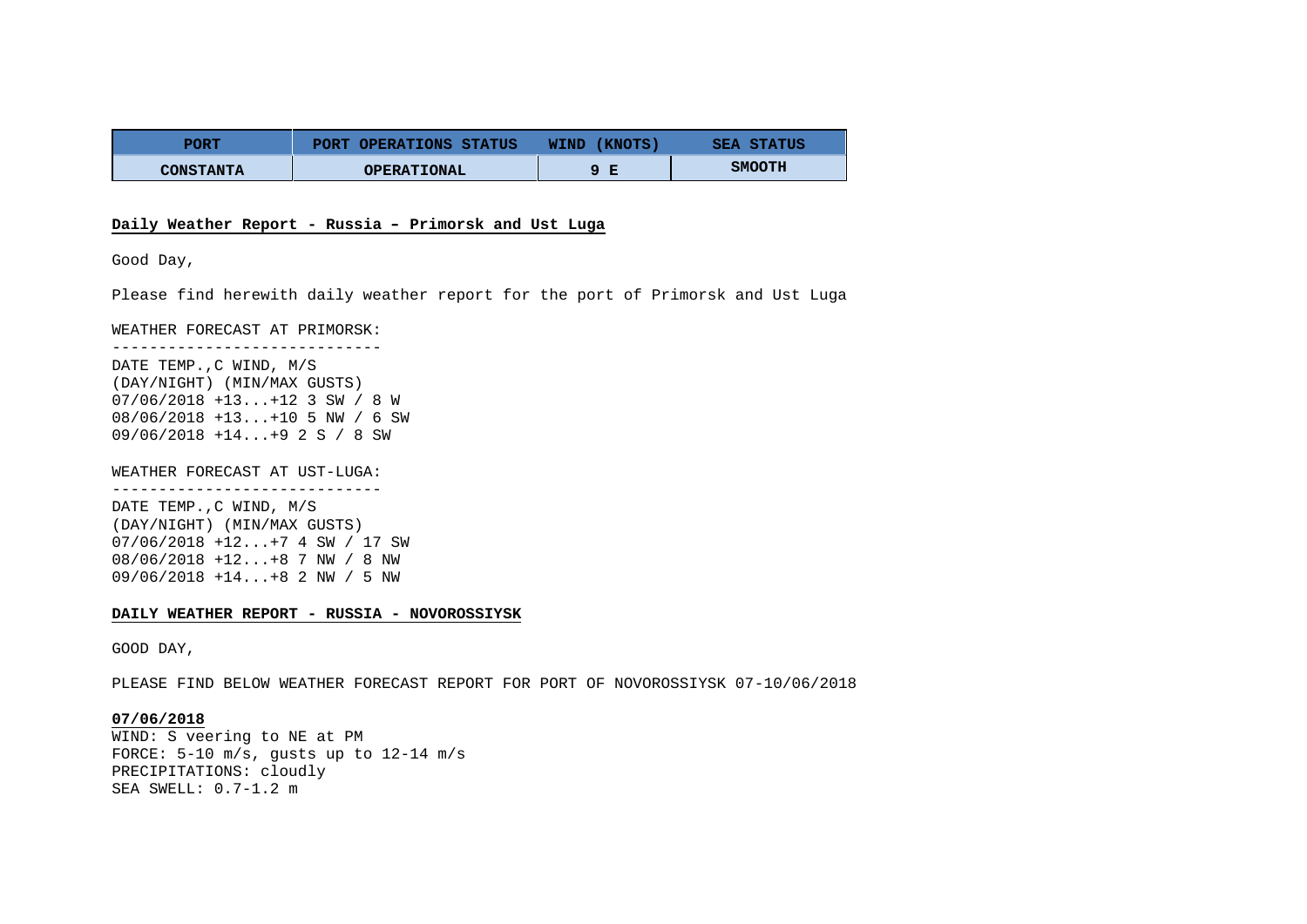AIR TEMP: +25 C WATER TEMP: +20 C GALE WARNING: none

**NOVOROSSIYSK COMMERCIAL SEA PORT(JSC "NCSP")\*: EXPECTED TO BE OPEN FOR MOORING/LOADING OPERATIONS CPC-R TERMINAL: EXPECTED TO BE OPEN FOR MOORING/LOADING OPERATIONS**

**08/06/2018**

WIND: NE FORCE:  $3-4$  m/s PRECIPITATIONS: none SEA SWELL: 0.2-0.4 m AIR TEMP: +24 +26 C WATER TEMP: +20 C GALE WARNING: none

**NOVOROSSIYSK COMMERCIAL SEA PORT(JSC "NCSP")\*: EXPECTED TO BE OPEN FOR MOORING/LOADING OPERATIONS CPC-R TERMINAL: EXPECTED TO BE OPEN FOR MOORING/LOADING OPERATIONS**

### **09/06/2018**

WIND: NNE, N FORCE:  $2-3$  m/s PRECIPITATIONS: none SEA SWELL: 0.2-0.3 m AIR TEMP: +24 +27 C WATER TEMP: +21 C GALE WARNING: none

**NOVOROSSIYSK COMMERCIAL SEA PORT(JSC "NCSP"): EXPECTED TO BE OPEN FOR MOORING/LOADING OPERATIONS CPC-R TERMINAL: EXPECTED TO BE OPEN FOR MOORING/LOADING OPERATIONS**

#### **10/06/2018**

WIND: NE, NNE FORCE: 3-5 m/s, gusts up to 13 m/s PRECIPITATIONS: none SEA SWELL: 0.3-0.7 m AIR TEMP: +24 +26 C WATER TEMP: +21 C GALE WARNING: not expected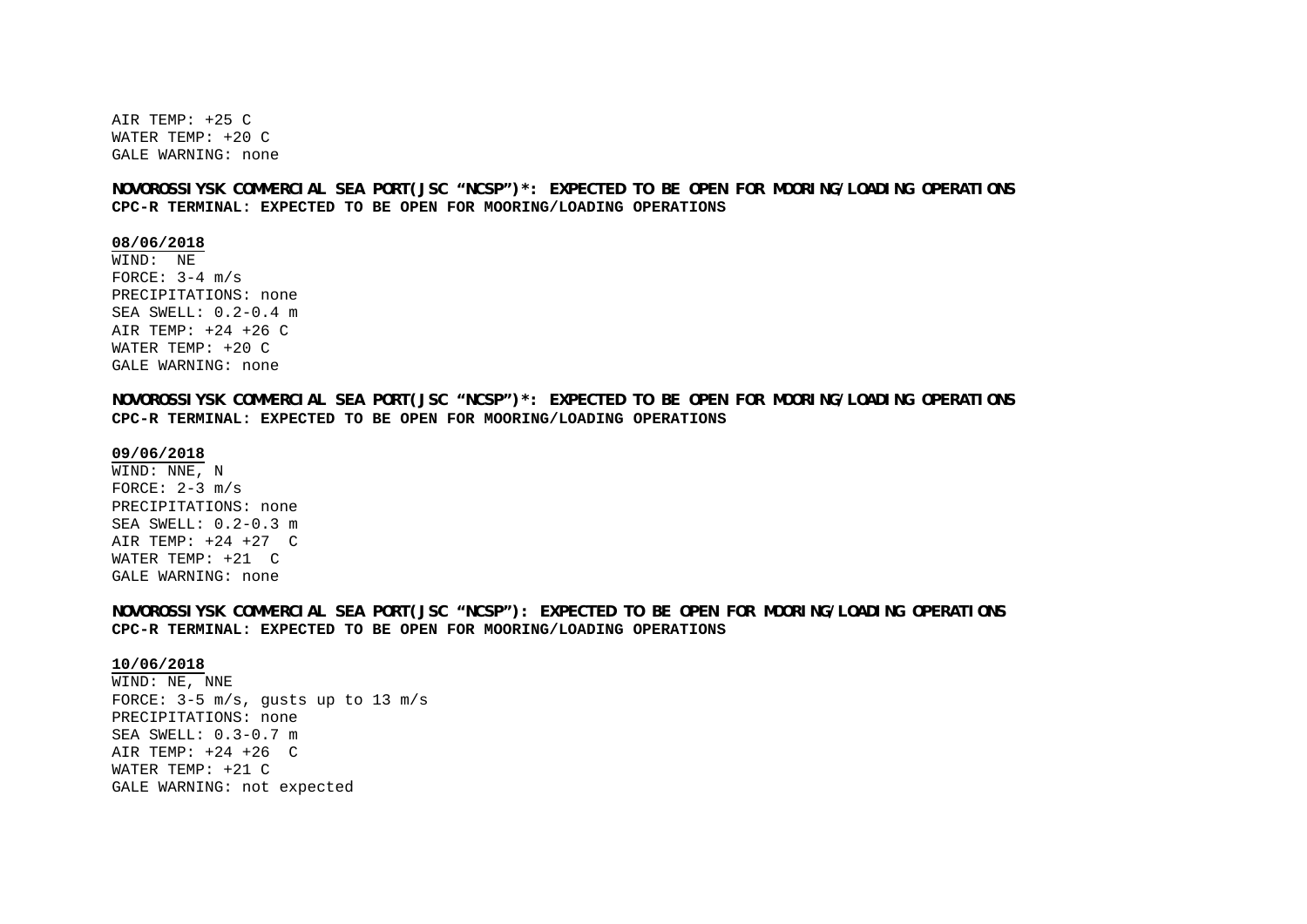**NOVOROSSIYSK COMMERCIAL SEA PORT(JSC "NCSP"): EXPECTED TO BE OPEN FOR MOORING/LOADING OPERATIONS CPC-R TERMINAL: EXPECTED TO BE OPEN FOR MOORING/LOADING OPERATIONS**

### **\*FYI**

**NOVOROSSIYSK COMMERCIAL SEA PORT(JSC "NCSP") – INCLUDES:**

- **"SHESKHARIS" OIL TERMINAL - (BERTHS Nos.1, 1A, 2, 3, 6, 7);**

- **"NOVOROSSIYSK FUEL OIL TERMINAL" LLC.("NFOT" LLC) - (BERTHS Nos.25, 25A)**
- **"IPP" TERMINAL (JSC "IPP") - (BERTHS Nos.26, 27);**

### **DAILY WEATHER REPORT - RUSSIA - TUAPSE**

GOOD DAY,

PLEASE FIND BELOW WEATHER FORECAST REPORT FOR PORT OF TUAPSE 07-10/06/2018

### **07/06/2018**

WIND: S, SW FORCE: 6-11 M/S PRECIPITATIONS: NONE SEA SWELL: 0.5-1.0 M AIR TEMP: +28 +30 C WATER TEMP: +21 C GALE WARNING: NONE

**TUAPSE COMMERCIAL SEA PORT (JSC "TCSP")\*: EXPECTED TO BE OPEN FOR MOORING/LOADING OPERATIONS RN TERMINAL: EXPECTED TO BE OPEN FOR MOORING/LOADING OPERATIONS**

#### **08/06/2018**

WIND: N, NE VEERING TO S, SW FORCE: 6-11 M/S PRECIPITATIONS: NONE SEA SWELL: 0.6-0.9 M AIR TEMP: +24 +26 C WATER TEMP: +21 C GALE WARNING: NONE

**TUAPSE COMMERCIAL SEA PORT(JSC "TCSP")\*: EXPECTED TO BE OPEN FOR MOORING/LOADING OPERATIONS**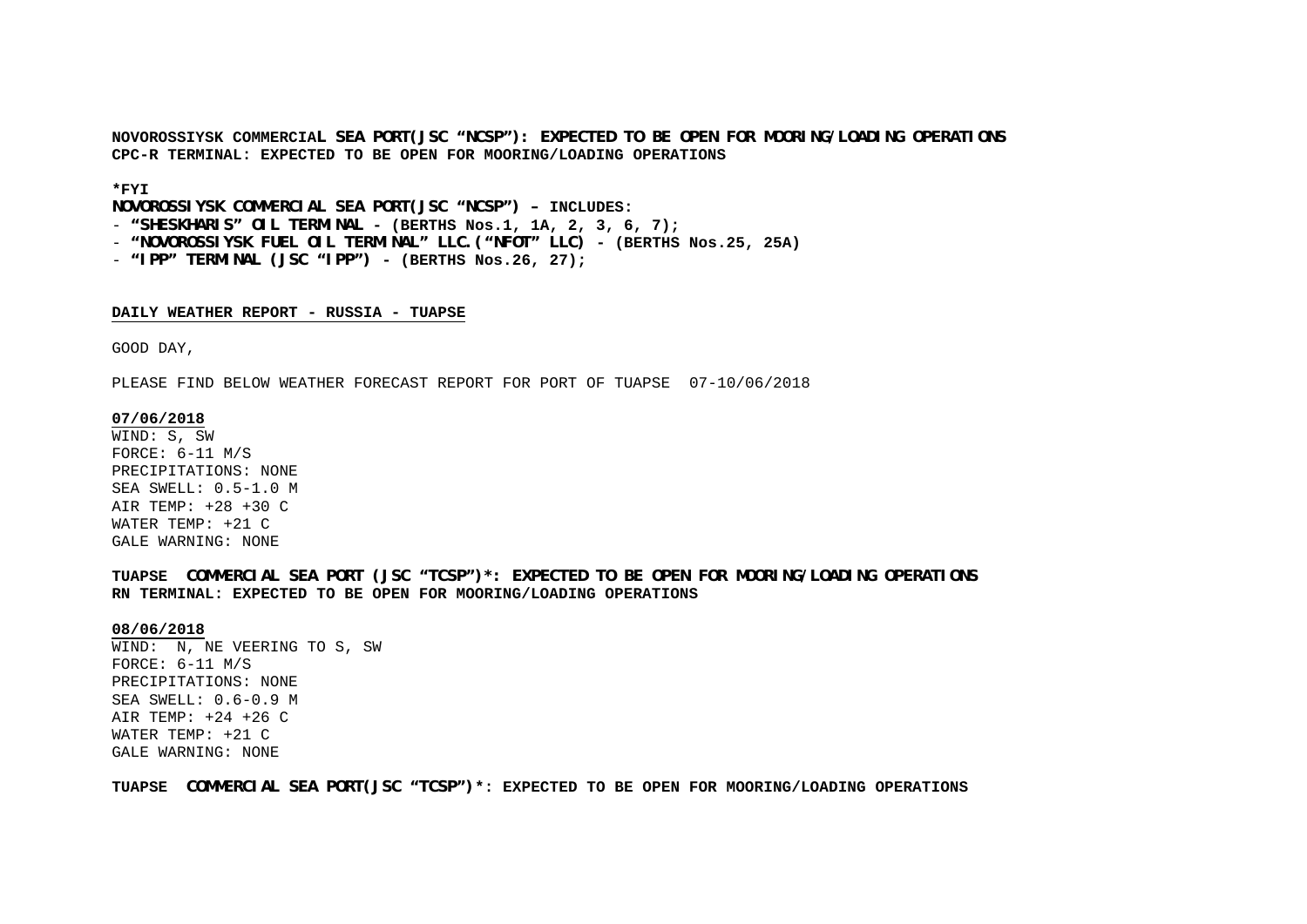#### **RN TERMINAL: EXPECTED TO BE OPEN FOR MOORING/LOADING OPERATIONS**

### **09/06/2018**

WIND: N, NE VEERING TO S, SW FORCE: 6-11 M/S PRECIPITATIONS: NONE SEA SWELL: 0.5-1.0 M AIR TEMP: +25 +27 C WATER TEMP: +21 C GALE WARNING: NONE

**TUAPSE COMMERCIAL SEA PORT(JSC "TCSP"): EXPECTED TO BE OPEN FOR MOORING/LOADING OPERATIONS RN TERMINAL: EXPECTED TO BE OPEN FOR MOORING/LOADING OPERATIONS**

### **10/06/2018**

WIND: NE VEERING W VEERING TO NE FORCE: 7-12 M/S PRECIPITATIONS: NONE SEA SWELL: 0.6-0.9 M AIR TEMP: +24 +26 C WATER TEMP: +21 C GALE WARNING: NOT EXPECTED

**TUAPSE COMMERCIAL SEA PORT(JSC "TCSP"): EXPECTED TO BE OPEN FOR MOORING/LOADING OPERATIONS RN TERMINAL: EXPECTED TO BE OPEN FOR MOORING/LOADING OPERATIONS**

**\*FYI TUAPSE COMMERCIAL SEA PORT(JSC "TCSP") – INCLUDES:** - **OIL TERMINAL - (BERTHS 1-6);** - **"RN- MORSKOJ TERMINAL TUAPSE" LLC. - (BERTHS 1A, 1B)**

## **Daily Weather Report – Italy – Santa Panagia**

Good Day,

07th June 2018

--------------

Today Port : **PORT OPERATIVE**